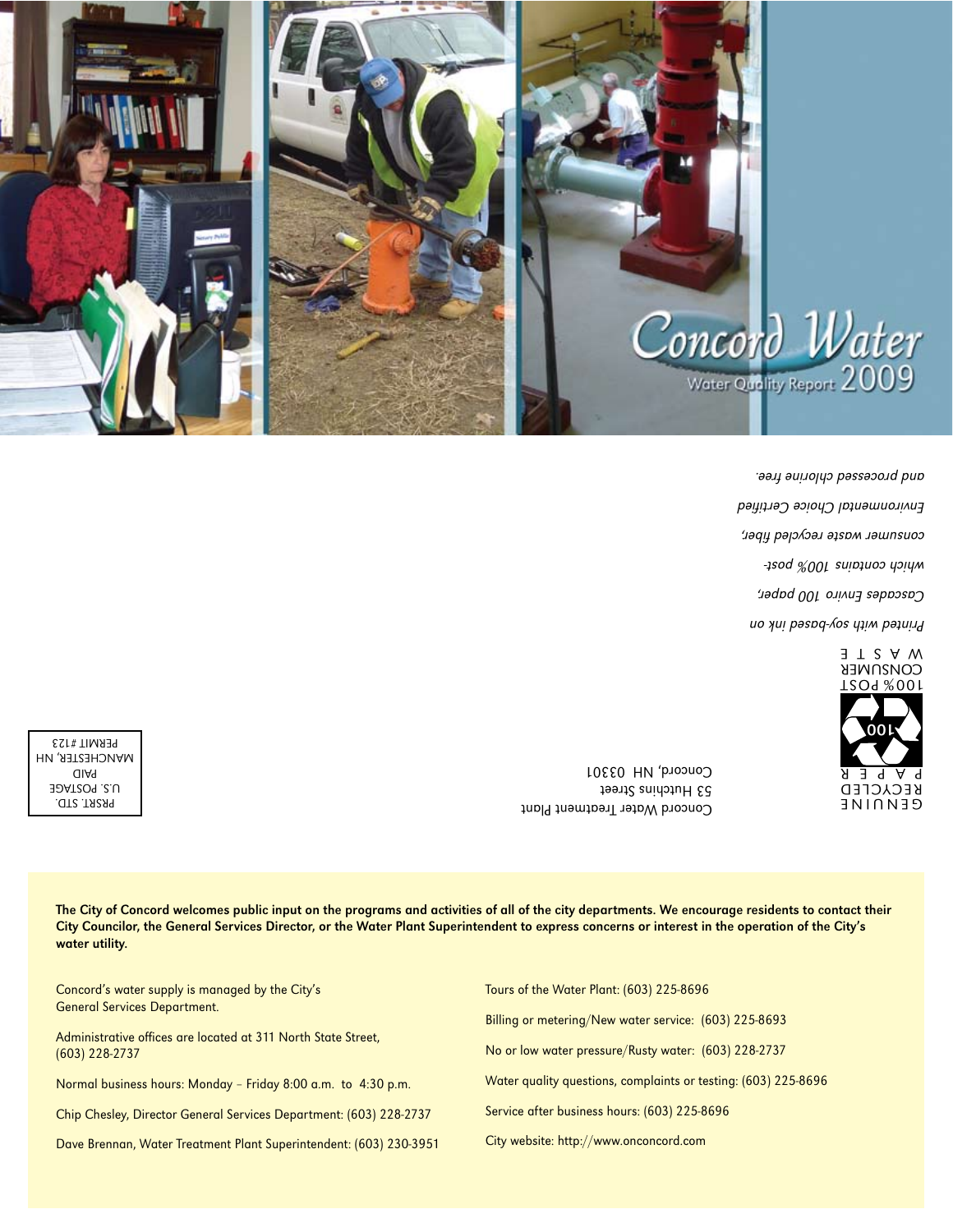## What You Should Know About Drinking Water

The sources of drinking water (both tap water and bottled water) include lakes, rivers, springs and wells. Water by its very nature tends to dissolve and erode the materials in its path as it travels over land or through the ground. As a result, naturally occurring substances as well as contaminants resulting from human activity may be present in our source waters. These contaminants may include:

- • Microbes, such as bacteria, protozoa, and viruses, which may come from sewage treatment plants, septic systems, livestock, and wildlife (examples: E. coli, Giardia, Cryptosporidium, Hepatitis A).
- • Inorganic chemicals, such as salts and metals, which can be naturally occurring or may result from stormwater runoff, industrial or domestic wastewater, and farming (examples: arsenic, phosphates).
- • Volatile Organic Compounds and Synthetic Organic Compounds which originate from industrial discharges, agriculture, gas stations, stormwater runoff, residential uses and septic systems (examples: MtBE, pesticides, herbicides).
- • Radioactive contaminants, which can be naturally occurring or may be the result of oil and gas production and mining activities (example: radon).

Drinking water, including bottled water, may reasonably be expected to contain at least small amounts of some contaminants. The presence of contaminants does not necessarily indicate that water poses a health risk. In order to ensure that tap water is safe to drink, EPA prescribes regulations which limit the amount of certain contaminants in water provided by public water systems. The United States Food and Drug Administration (FDA) regulations establish limits for contaminants in bottled water which must provide the same protection for the public. More information about contaminants and potential health effects can be obtained by calling the Environmental Protection Agency's Safe Drinking Water Hotline (800-426-4791).

Some people may be more vulnerable to contaminants in drinking water than the general population. Immuno-compromised persons such as persons with cancer undergoing chemotherapy, persons who have undergone organ transplants, people with HIV/AIDS or other immune system disorders, some elderly, and infants can be particularly at risk from infections. These people should seek advice about drinking water from their health care providers. EPA/CDC guidelines on appropriate means to lessen the risk of infection by Cryptosporidium and other

microbial contaminants are available from the Safe Drinking Water Hotline (800-426-4791).

The city takes the above described risks very seriously and monitors the water source and system closely for microbes. Every month we test more than 50 tap water samples from around the city for coliform bacteria. In addition, samples from Penacook Lake were tested for Cryptosporidium and Giardia for 24 consecutive months between July 2005 and July 2007. Neither of these organisms was detected in any of the samples.

## Where does Concord get its water? And how is it treated?

Penacook Lake in West Concord has been the city's primary water supply for well over 100 years. The City supplements this supply when necessary by using its pumping station on the Contoocook River. Concord also has a well water supply along the Soucook River, which is managed as an emergency or back-up supply.

Water drawn from Penacook Lake and the Contoocook River passes through the Concord Water Treatment Plant where it is cleaned, filtered, and disinfected in a process known as Conventional Treatment. Fluoride is added, pH and alkalinity adjustments are made and the chlorine disinfectant is converted to longer-lasting monochloramine before the water goes out to customers. The City's wells are not in regular use, but if activated, the well water would be disinfected, pH and alkalinity adjustments would be made, and fluoride would be added.

### About the Photos

There are many aspects to the City's efforts to provide a steady supply of safe, clean drinking water at a reasonable price. The photographs in this year's report were chosen to highlight some of those aspects. Whether the work is being done in a busy office, out in the elements, or at the water plant; and whether it requires computer expertise, first hand knowledge of the distribution system, or the experience and judgment to repair and maintain a complex water treatment plant, it's all part of the package provided by City of Concord employees every day. Credit for the photography goes to Jack Cooper, Mark Woodhead, and Jim Marceau. Great shots!

#### NHDES Source Assessment Report

The NH Department of Environmental Services evaluated community water sources throughout New Hampshire for 14 risk factors that could affect water quality. Examples of these risk factors include; proximity of highways, proximity of known contamination, and percentage of urban land cover. A summary of the 2003 assessment of Concord's three sources is shown below.

| <b>Risk Factor</b><br><b>Rating</b> | <b>Penacook Lake</b><br>$#$ of factors | <b>Contoocook River</b><br>$#$ of factors | <b>Well Water</b><br># of factors |
|-------------------------------------|----------------------------------------|-------------------------------------------|-----------------------------------|
| <b>High</b>                         |                                        |                                           |                                   |
| <b>Medium</b>                       |                                        |                                           |                                   |
| Low                                 |                                        |                                           |                                   |

The complete Source Assessment Report can be found online at www.des.nh.gov/organization/division/water/dwbg/dwspp/dwsap.htm or is available for review at the Concord Water Treatment Plant, 53 Hutchins Street in Concord. For more information, call Dave Brennan (603) 225-8696.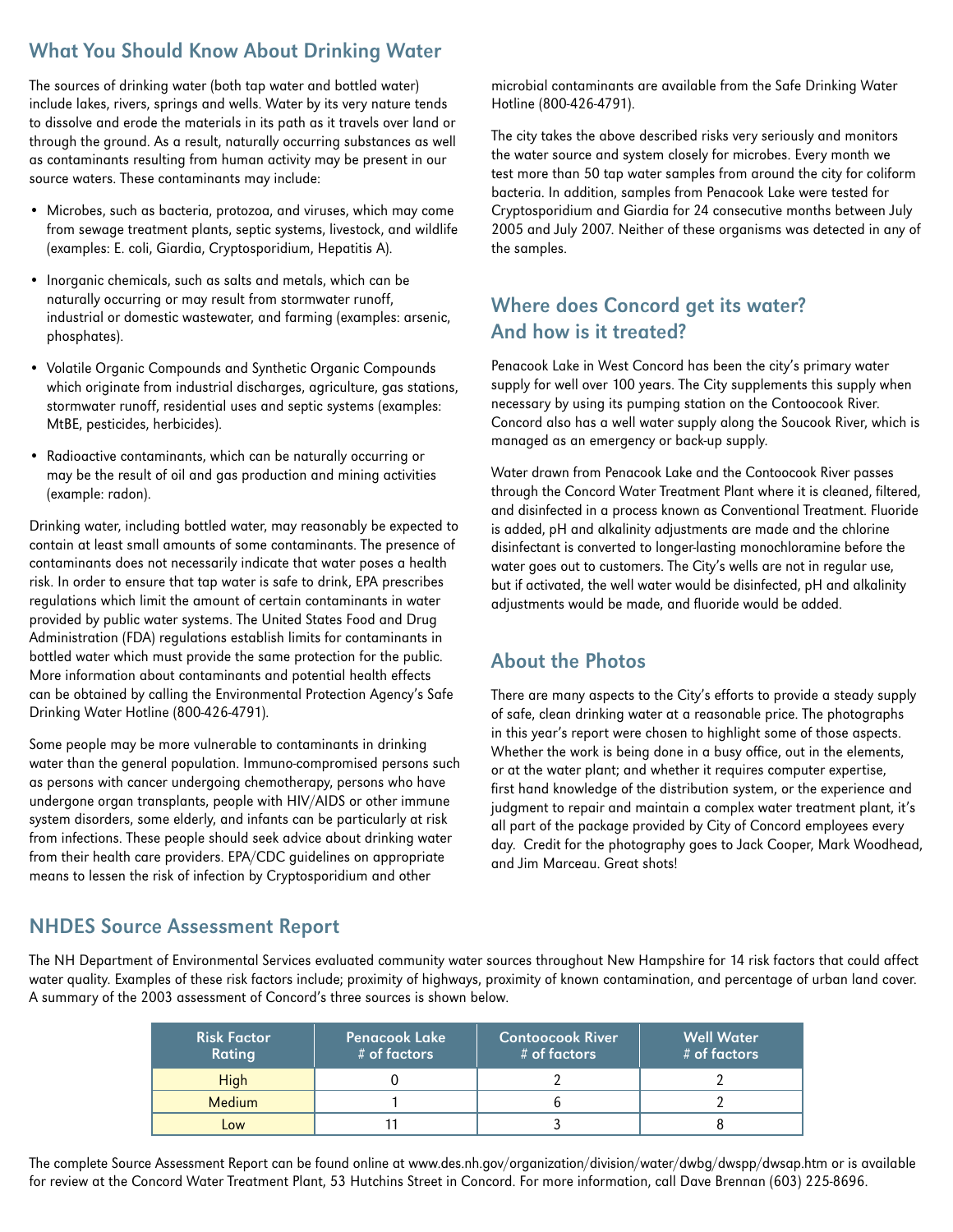# National Drinking Water Standards

The 1974 Safe Drinking Water Act established national standards for drinking water quality. Today those standards require every public water system to test for the presence of more than 80 potential drinking water contaminants on a regular schedule. The tables below indicate those contaminants that were found in Concord's water. Table 1 describes Penacook Lake water which is treated at the Hutchins Street Plant. Table 2 shows results from the city's wells. Not all tests are required every year. The tables contain the most recent results up to December 31, 2008.

| <b>Substance</b><br>(Date Tested) | <b>Level Measured</b>                           |                                                       | <b>MCL</b>                                                       | <b>MCLG</b>          | <b>Meets</b><br>Limits? | <b>Likely Source</b>                                                                 |
|-----------------------------------|-------------------------------------------------|-------------------------------------------------------|------------------------------------------------------------------|----------------------|-------------------------|--------------------------------------------------------------------------------------|
| Table #1-Penacook Lake            |                                                 |                                                       |                                                                  |                      |                         |                                                                                      |
| <b>Barium</b>                     | Highest measurement                             | $0.005$ mg/L                                          | $2 \text{ mg/L}$                                                 | $2$ mg/L             | yes                     | Erosion of natural earth deposits.                                                   |
| Copper                            | 90th percentile<br># above the AL               | $0.033$ mg/L<br>0 sites                               | AL= $1.3$ mg/L                                                   | $1.3 \text{ mg/L}$   | yes                     | Corrosion of household<br>plumbing.                                                  |
| Lead                              | 90th percentile<br># above the AL               | $2 \mu g/L$<br>0 sites                                | AL= $15 \mu g/L$                                                 | $0 \mu g/L$          | yes                     | Corrosion of household<br>plumbing.                                                  |
| Fluoride                          | Average<br>Range of measurements                | $0.9$ mg/L<br>$0.8 - 1.0$ mg/L                        | $4.0$ mg/L                                                       | $4.0 \text{ mg/L}$   | yes                     | Water additive which promotes<br>strong teeth. Erosion of natural<br>earth deposits. |
| Chloramines                       | Average<br>Range of measurements                | $2.3 \text{ mg/L}$<br>as chlorine<br>$1.8 - 2.7$ mg/L | $MRDL=4$ mg/L                                                    | $MRDLG=$<br>$4$ mg/L | yes                     | Water additive used to control<br>microbes.                                          |
| <b>Total THMs</b>                 | Highest annual average<br>Range of measurements | $42.0 \mu g/L$<br>$19 - 43 \mu g/L$                   | $80 \mu g/L$ as the<br><b>Running Annual</b><br>Average          | n/a                  | yes                     | By-product of drinking water<br>disinfection<br>with chlorine.                       |
| <b>Total HAA5s</b>                | Highest annual average<br>Range of measurements | $19 \mu g/L$<br>$9 - 41 \mu g/L$                      | 60 $\mu$ g/L as the<br><b>Running Annual</b><br>Average          | n/a                  | yes                     | By-product of drinking water<br>disinfection<br>with chlorine.                       |
| <b>TOC</b>                        | Average % removal<br>Range of % removal         | 38%<br>$33\% - 46\%$                                  | TT minimum removal<br>is 26%, or must meet<br>alternate criteria | n/a                  | yes                     | Naturally present in the<br>environment.                                             |
| Turbidity                         | Highest measurement<br>Percent OK               | <b>0.64 NTU</b><br>97%                                | $TI=1$ NTU<br>$95\% \le 0.3$ NTU                                 | n/a                  | yes                     | Soil runoff.                                                                         |
| Combined<br>Radiums (2006)        | Average<br>Range of measurements                | $<$ 1pCi/L<br>$<1-1$ pCi/L                            | 5 pCi/L                                                          | $0$ pCi/L            | yes                     | Erosion of natural earth deposits.                                                   |

#### Table #2—Sanders Station Wells

| Arsenic                                     | Average<br>Range of measurements | $<$ 1 $\mu$ g/L<br>$ND-2 \mu g/L$    | $10 \mu g/L$     | $0 \mu g/L$      | yes      | Erosion of natural earth deposits;<br>run off from orchards. |
|---------------------------------------------|----------------------------------|--------------------------------------|------------------|------------------|----------|--------------------------------------------------------------|
| <b>Barium</b>                               | Average<br>Range of measurements | $< 0.005$ mg/L<br>ND-0.005 mg/L      | 2mg/L            | $2 \text{ mg/L}$ | yes      | Erosion of natural earth deposits.                           |
| Chromium                                    | Average<br>Range of measurements | $<$ 4 $\mu$ g/L<br>$ND-4 \mu g/L$    | $100 \mu q/L$    | $100 \mu g/L$    | yes      | Erosion of natural earth deposits.                           |
| Fluoride                                    | Average<br>Range of measurements | $<$ 0.2 mg/L<br>$ND-0.6$ mg/L        | $4 \text{ mg/L}$ | $4 \text{ mg/L}$ | yes      | Erosion of natural earth deposits.                           |
| Combined<br>Radium<br>(2006 & 2007)         | Average<br>Range of measurements | $< 1$ pCi/L<br>$ND - 1 pCi/L$        | 5 pCi/L          | $0$ pCi/L        | yes      | Erosion of natural earth deposits.                           |
| Gross Alpha,<br>Compliance<br>(2006 & 2007) | Average<br>Range of measurements | $< 1.1$ pCi/L<br>$ND - 1.1 pCi/L$    | 15 $pCi/L$       | $0$ pCi/L        | yes      | Erosion of natural earth deposits.                           |
| Radon<br>(2003)                             | Average<br>Range of measurements | $1,342$ pCi/L<br>380-6,800 pCi/L     | No MCL set       | No MCL set       | None set | A gas released from natural<br>earth deposits.               |
| <b>TTHMs</b>                                | Average<br>Range of measurements | $< 0.6 \mu g/L$<br>$ND -0.6 \mu g/L$ | $80 \mu q/L$     | n/a              | yes      | By-product of drinking water<br>disinfection with chlorine.  |